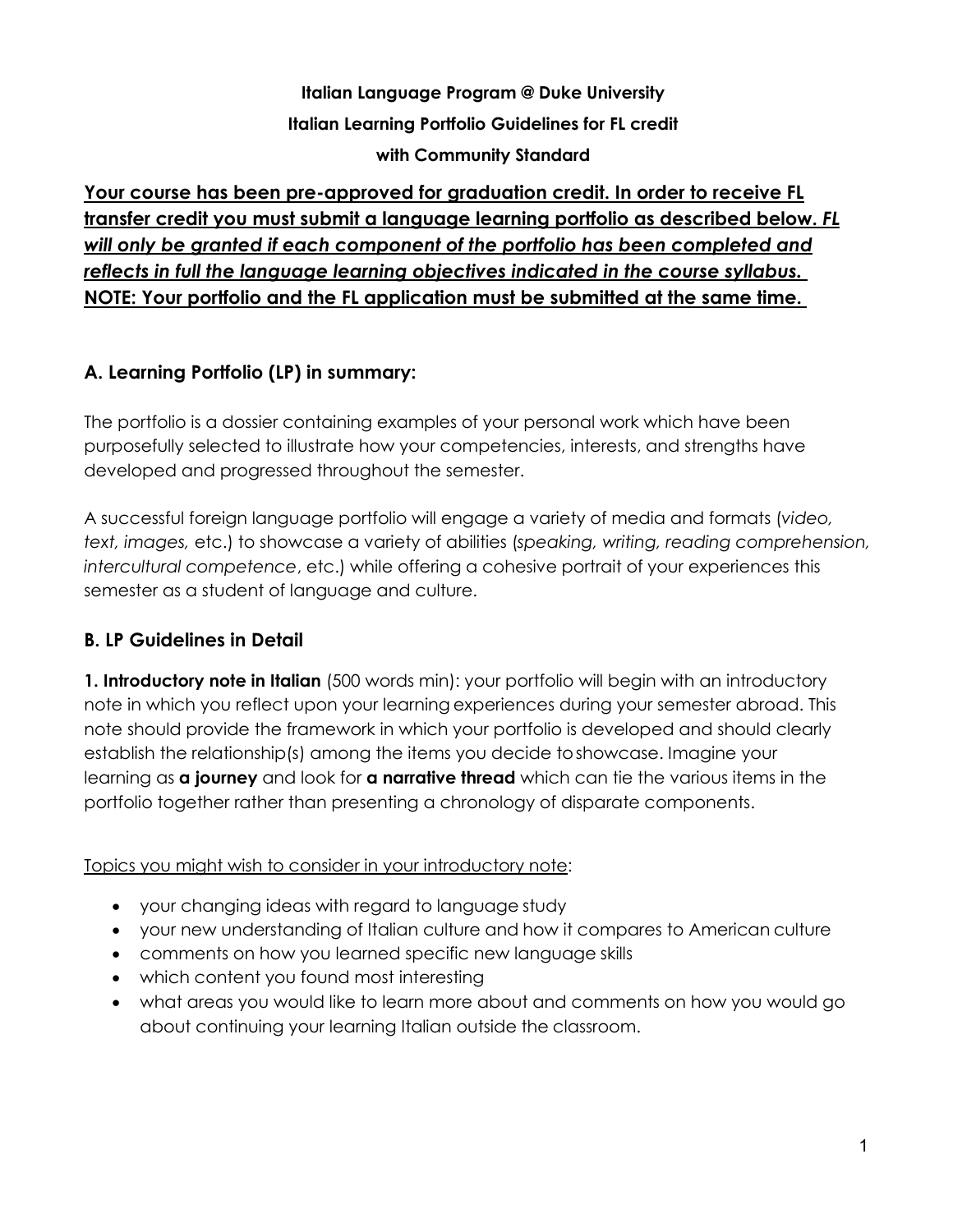**2.** You will select a minimum of **12 items** to include in your portfolio.

An **item** is a piece of evidence (e.g. an essay, ablog, a videoblog, a test with feedback, a grammar exercise, a comment on an extracurricular experience, on a meeting with Italians, review of a film, an in or out of class assignment etc..) which supports the growth that you discuss in your introductory narrative. Accompanying each item will be a **commentary**. In the commentary you will need to:

- *a) Summarize the instructions and the objectives of the assignment. What were you asked to do?*
- *b) Explain your selection. Why did you choose this item? What does it highlight? What relationship does this item have to the other items in your portfolio?*
- *c) Reflect and comment on how the assignment illustrates "X" abilities and your improvement in speaking, writing, and understanding the culture and language.*

### **Your commentary/annotation is a crucial part of the assignment and should be complete and comprehensive. Your commentary should contain a minimum of 120 words.**

**3.** In the selection of items to include in the portfolio, include a minimum of the following:

- **2 oral recordings (VIDEO** BLOGS) 3 minutes: Your commentary will include both a reflection on the learning which has taken place and the skills you notice need further development including ideas you have about how to promote that development (i.e. learning strategies). Please be specific! **The videos should contain spontaneous speaking; Please note that if you submit audio without video then you must schedule a face to face interview with the Italian Language Program Faculty. NO READING! If you are reading the video will not be counted.**
- **3 grammar exercises**. Your commentary should address the specific objective of the exercise and your assessment of it. Has your understanding of the structure improved as a consequence of the exercise? Address any questions you still have and strategies which come to mind as to how you can further your progress with the structure in question.
- **1 assessment (quiz or test).** Your commentary should include reflection on how you prepared for the assessment, your strengths and weaknesses on the assessment (citing specifics from exercises), how you did on the test and insights into how to improve your weak points and further strategies for future assessments. Please include a snapshot of the quiz/or part which you are commenting on.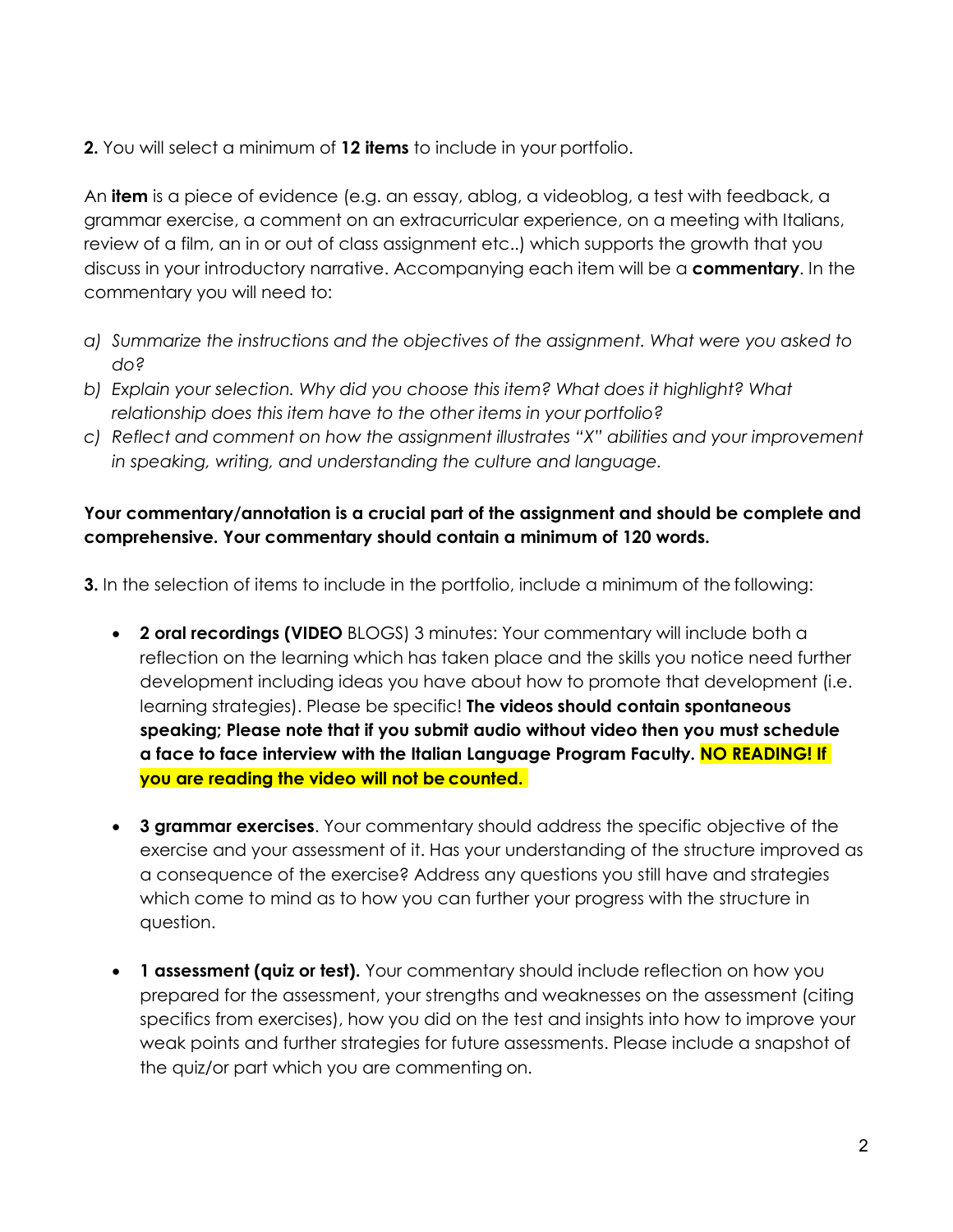- **2 extracurricular/cultural activities**: Give details of the activity and explain how it is connected to your experiences in real life. What did you learn about yourself and your culture in addition to knowledge about Italian culture? Include visuals (photos orvideo).
- **2 writing exercises**: Include details of the assignment, how you prepared for the task, and what you notice about your strengths and weaknesses. Which errors did you make and how did/would you go about correcting them on a revision of the assignment?
- **2 readings:** Summarize the content of the article and what you were asked to do with it. Reflect on your learning and on strategies which may help you in the future on tasks of this type.

## **C. Format**

Your portfolio will be housed on *Wordpress*, a publishing application accessible through Duke. Training workshops are available at CIT for those not familiar with this tool. Alternatively, you can use or Wibli, which is a free site. Please include a signed Duke Community Standard.

#### **D. Deadline**

Please submit your Portfolio as soon as possible upon your return. The due date to hand in your portfolio is Dec 16 for the Fall semester and May 25<sup>th</sup> for Spring semester. Send the link to your portfolio along with the FL application to Kim Travlos at [kt125@duke.edu,](mailto:kt125@duke.edu) with the subject line "Italian Portfolio and FL Application."

For questions regarding the portfolio and the cumulative exam, please contact Professors [Della Chambless \(dc94@duke.edu\)](mailto:DellaChambless(dc94@duke.edu) or Luciana Fellin (fellin@duke.edu).

## **E. Assessment in brief**

A committee of instructors will assess your portfolio, using the following evaluation criteria:

- Global Assessment Criteria (organization, inclusion of all elements indicated in the instructions and various formats, evidence of progress, range, commitment and effort) **40%**
- Introductory Essay in Italian (content and language use) **25%**
- Commentary in English **35%**

## **F. Assessment in detail**

Please consult the attached pages for the detailed rubric, which will be used to evaluate your portfolio.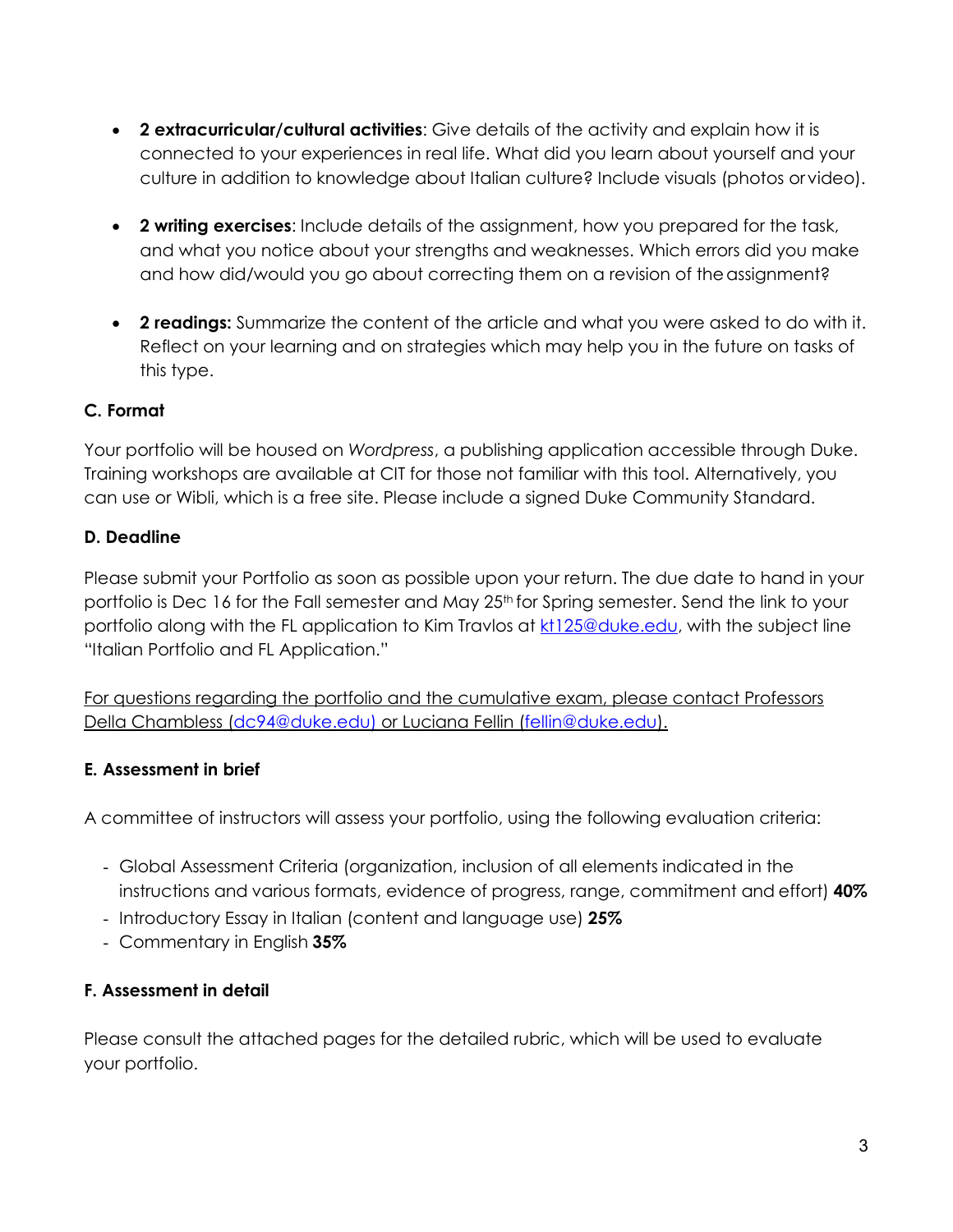|                                              | PURIFULIU ASSESSIVIENI URITERIA                                                                                                                                                                                                                                                                                                                                                                                                                                                                                                                                                                                                                  |                                                                                                                                                                                                                                                                                                                                                                                                                                                                                              |                                                                                                                                                                                                                                                                                                                                                                                                                                                                                                                                                                          |                                                                                                                                                                                                                                                                                                                                                                     |  |  |  |  |
|----------------------------------------------|--------------------------------------------------------------------------------------------------------------------------------------------------------------------------------------------------------------------------------------------------------------------------------------------------------------------------------------------------------------------------------------------------------------------------------------------------------------------------------------------------------------------------------------------------------------------------------------------------------------------------------------------------|----------------------------------------------------------------------------------------------------------------------------------------------------------------------------------------------------------------------------------------------------------------------------------------------------------------------------------------------------------------------------------------------------------------------------------------------------------------------------------------------|--------------------------------------------------------------------------------------------------------------------------------------------------------------------------------------------------------------------------------------------------------------------------------------------------------------------------------------------------------------------------------------------------------------------------------------------------------------------------------------------------------------------------------------------------------------------------|---------------------------------------------------------------------------------------------------------------------------------------------------------------------------------------------------------------------------------------------------------------------------------------------------------------------------------------------------------------------|--|--|--|--|
| Introductory<br>Essay<br>10% portfolio grade | <b>Excellent</b><br>A (100-90)                                                                                                                                                                                                                                                                                                                                                                                                                                                                                                                                                                                                                   | Good<br>B (89-80)                                                                                                                                                                                                                                                                                                                                                                                                                                                                            | <b>Sufficient</b><br>C (79-70)                                                                                                                                                                                                                                                                                                                                                                                                                                                                                                                                           | Improvement<br><b>Needed</b><br>$D(69-60)$                                                                                                                                                                                                                                                                                                                          |  |  |  |  |
| <b>CONTENT 50%</b>                           | $A+ / A-$<br>The content of the<br>introductory essay shows<br>critical reflection and depth of<br>thought. It is clearly<br>presented, and provides a<br>detailed consideration of the<br>items in the portfolio. The<br>essay presents evidence of<br>growth in the linguistic and<br>cultural understanding of the<br>student. It is evident that the<br>student has devoted<br>considerable thought to the<br>relationship of the items in the<br>portfolio and what the student<br>has learned from them. The<br>student has paid attention to<br>the style and accuracy of the<br>writing. The essay shows<br>evidence of careful editing. | $B+ / B-$<br>The essay has a relatively<br>clear focus. The relationship<br>between the items in the<br>portfolio is expressed with<br>reasonable clarity. The<br>content shows some critical<br>reflection and provides a<br>fairly detailed consideration<br>of the course materials and<br>objectives, but the link<br>between the portfolio items<br>is less well developed. It is<br>evident that the student has<br>devoted a reasonable<br>amount of time and effort<br>to the essay. | $C+ / C$<br>The content of the<br>essay is not always<br>clear. The essay<br>addresses the course<br>materials only on a<br>superficial level, and is<br>repetitive. The<br>portfolio is not<br>introduced as an<br>integrated whole but<br>merely a list of items.<br>It appears that the<br>student has devoted<br>some time and effort<br>to the assignment but<br>the essay fails to<br>create a narrative<br>thread that indicates<br>growth in the student's<br>understanding of<br>linguistic and cultural<br>topics. There are<br>numerous lapses in<br>editing. | D- The essay lacks<br>coherence. It does not<br>meet the format<br>requirements (min words<br>etc.) There is little<br>evidence that the student<br>has engaged with the<br>themes of the course<br>(body/space/relations) or<br>considered what he/she<br>has learned through the<br>semester. Faulty editing.<br>F Does not meet the<br>criteria. Handed in late. |  |  |  |  |
| <b>LANGUAGE 50%</b><br>A (100-90)            |                                                                                                                                                                                                                                                                                                                                                                                                                                                                                                                                                                                                                                                  | B (89-80)                                                                                                                                                                                                                                                                                                                                                                                                                                                                                    | C (79-70)                                                                                                                                                                                                                                                                                                                                                                                                                                                                                                                                                                | $D(69-60)$                                                                                                                                                                                                                                                                                                                                                          |  |  |  |  |
|                                              | Nearly perfect grammar with<br>virtually no errors in<br>agreement, spelling,<br>prepositions, articles, verb<br>forms. Sentence structure is<br>varied and syntax is correct.<br>Vocabulary is accurate, precise<br>and varied.                                                                                                                                                                                                                                                                                                                                                                                                                 | Mostly correct use of<br>grammatical structures with<br>only minimal errors,<br>particularly where<br>interference of English<br>structures occurs. Sentence<br>structure is somewhat<br>varied with only minor<br>syntactical errors. Errors do<br>not compromise<br>comprehension. Vocabulary<br>is not repetitive and mostly<br>accurate, with occasional<br>usage errors which do not<br>obscure meaning.                                                                                | Some structural errors,<br>which may hinder<br>comprehension.<br>Inconsistent accuracy<br>in usage. Vocabulary<br>lacks sufficient variety<br>to avoid being<br>repetitive, literal<br>translations from<br>English.                                                                                                                                                                                                                                                                                                                                                     | Numerous and significant<br>structural errors which<br>obscure meaning.<br>Vocabulary is often an<br>impediment to<br>comprehension;<br>numerous literal<br>translations and<br>inaccurate usage.                                                                                                                                                                   |  |  |  |  |

#### *PORTFOLIO ASSESSMENT CRITERIA*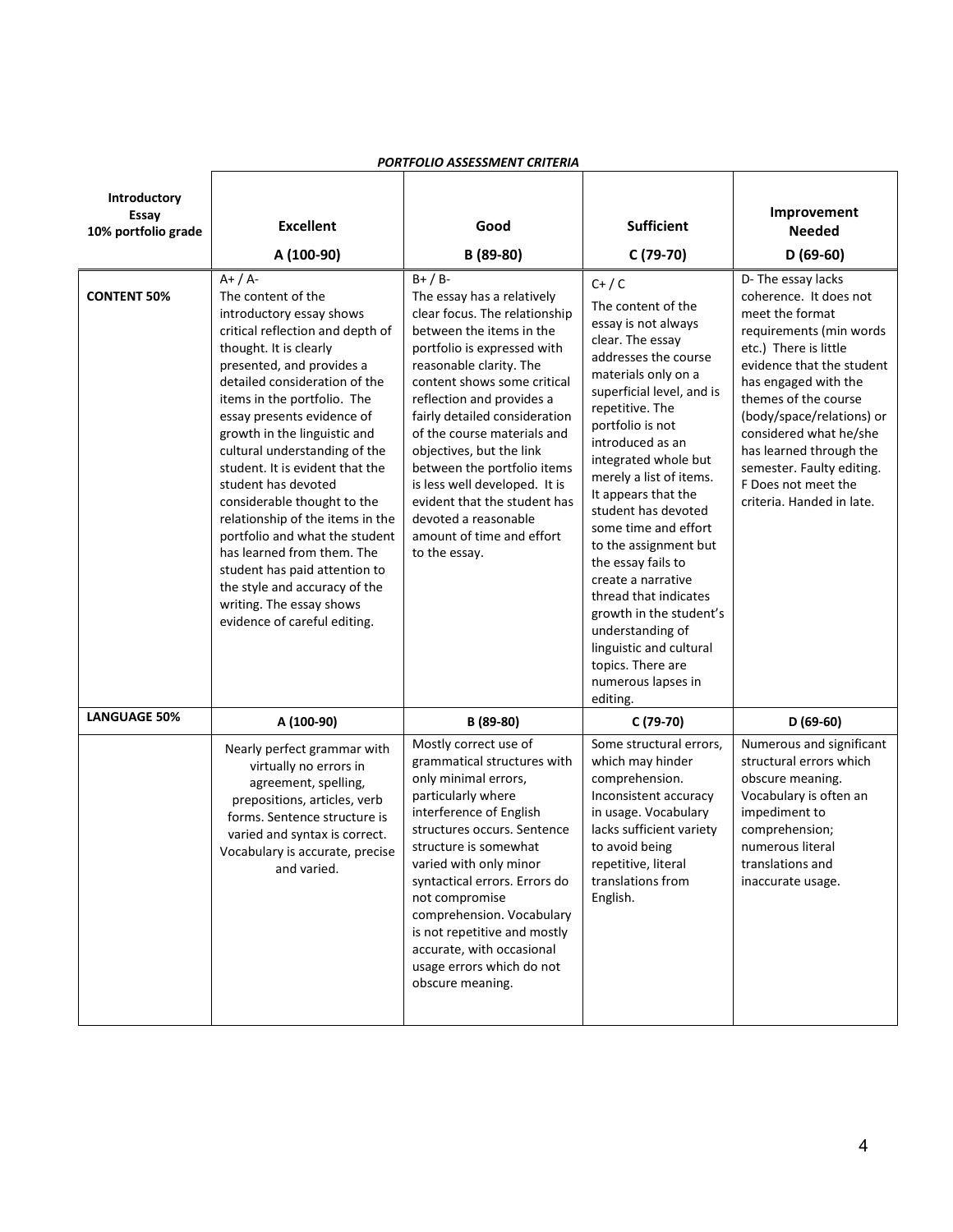| Global assessment criteria (20%) |                                                                                                                                                                                                                        |                  |           |                   |                    |
|----------------------------------|------------------------------------------------------------------------------------------------------------------------------------------------------------------------------------------------------------------------|------------------|-----------|-------------------|--------------------|
|                                  |                                                                                                                                                                                                                        | <b>Excellent</b> | Good      | <b>Sufficient</b> | Improvement needed |
|                                  |                                                                                                                                                                                                                        | A (100-90)       | B (89-80) | C (79-70)         | $D(69-60)$         |
| 1.                               | Holistically meets cultural and linguistic purposes                                                                                                                                                                    | □                | ◻         | □                 | □                  |
| 2.                               | Organization of content and<br>explanation/rationale furnished and effort put<br>into Wordpress layout                                                                                                                 | □                | □         | □                 | □                  |
| 3.                               | Documentation of progress towards achieving<br>course objectives (cf. syllabus and EU B1<br>guidelines)                                                                                                                | $\Box$           | ⊓         | ⊓                 | П                  |
| 4.                               | Range: extent to which your selected items<br>display the range of tasks, abilities and<br>communication modes developed throughout the<br>course                                                                      | $\Box$           | $\Box$    | $\Box$            | □                  |
| 5.                               | Demonstrates that the student challenged himself<br>/herself to reflect on work completed for the<br>course and demonstrates considerable effort to<br>showcase progress in language ability and cultural<br>knowledge | $\Box$           | n         | n                 | П                  |

| Commentary<br>70% Portfolio<br>grade | <b>Excellent A (100-90)</b>                                                                                                                                                                   | Good B (89-80)                                                                                                                                               | Sufficient C (79-70)                                                                                                                                                                                                                | Improvement needed D<br>$(69-60)$                                                                                                                                |
|--------------------------------------|-----------------------------------------------------------------------------------------------------------------------------------------------------------------------------------------------|--------------------------------------------------------------------------------------------------------------------------------------------------------------|-------------------------------------------------------------------------------------------------------------------------------------------------------------------------------------------------------------------------------------|------------------------------------------------------------------------------------------------------------------------------------------------------------------|
|                                      | The item description shows<br>critical reflection and depth of<br>thought. Analysis of how the<br>item relates to the course<br>objectives is detailed,<br>compelling, and well<br>supported. | The item description shows<br>critical reflection. The<br>analysis of the item is<br>convincing and carefully<br>presented with some<br>attention to detail. | The item description<br>presents some<br>evidence of reflection<br>but little critical<br>thought. The<br>relationship of the item<br>to the course objectives<br>is unclear, poorly<br>presented or only<br>partially articulated. | The item description does<br>not show evidence of<br>reflection. No analysis<br>presented to link the item<br>to the broader context of<br>the course objectives |

\*Common European Framework of Reference for Languages

Level B: Independent User B1: Threshold or Intermediate competency

Please attach a signed and dated "Duke Community Standard" to your Portfolio submission.